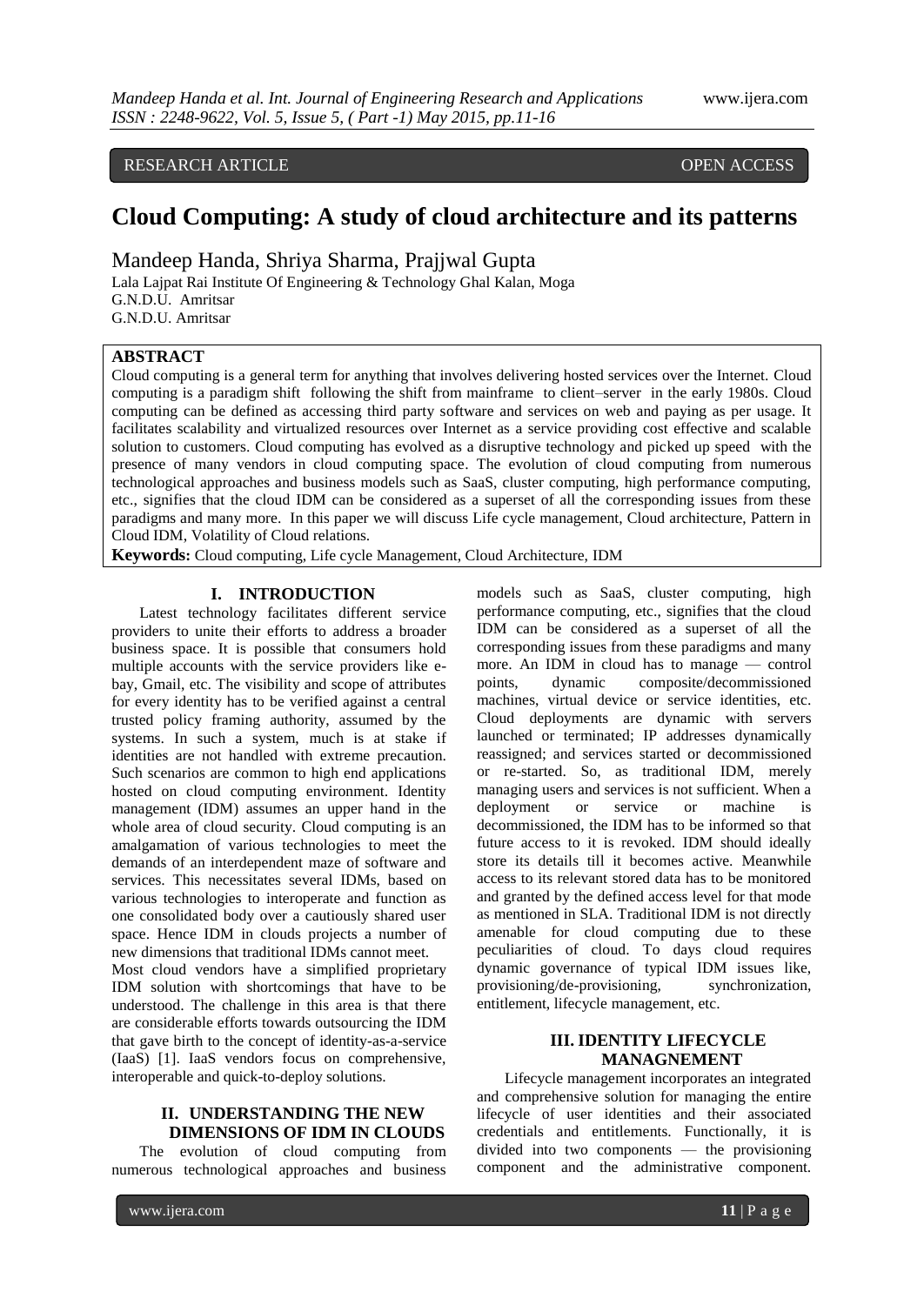Administrative component defines delegations rules, providing self-service components to change personal details or make requests to the users. Delegation of administrative rights to local group or process-incharge is crucial for a volatile and dynamic cloud based scenarios. Decentralizing the tasks will reduce the load on the authenticator component and also save time in making access control decisions. Figure 1 illustrates the various components of lifecycle management.

# **Provision and De-provisioning**

In cloud, provisioning means just-in-time or ondemand provisioning and de-provisioning



Figure1:TheIdentity Life Cycle Management

Stands for real time de-provisioning. Just-intime provisioning indicates the federation of user accounts without sharing prior data, based on some trust model. Service Provisioning Markup Language (SPML) provides XML based structures for representing provisioning or de-provisioning requests intended for identity lifecycle management [2]. SPML can make use of Service Administered Markup Language (SAML) assertions and facilitate a complete trust model between senders and receivers. SAML defines an XML based framework for exchanging security information for enabling SSO or identity federation regardless of the underlying architecture. OASIS Security Services is currently working on developing a SAML 2.0 profile for SPML. SAML can help SPML to establish trust and quantity, a subject against which the SPML provisioning request is targeted. This makes just-intime provisioning and real time de-provisioning possible.

Real time de-provisioning of a user account has to synchronize instantaneously with all participating service providers. Any delay in de-provisioning could lead to security vulnerability. Some of the issues like — ways in which de provisioning of one user affects the other federated identities in cloud are matters of judgment on the functionality of the application deployed on the cloud.

## **Entitlement**

Entitlement refers to the set of attributes that specify the access rights and privileges of an

www.ijera.com **12** | P a g e

authenticated security principal. Lack of interoperable representation of this information poses a challenge as the information needs to be exchanged among different cloud based service providers. In the absence of interoperable format, expensive and customized syntactic translation components are needed. The semantic aspect still remains to be tackled.

While some applications like SalesForce have built-in control for entitlement and authorization control for multiple attributes, others require the help of OAuth or similar such technologies [3].

#### **Proliferation of On-demand User ID**

Proliferation of on-demand user ID is a big concern in cloud computing IDM as the occurrence of multiple identities for the same user in multiple service providers' security repositories cannot be ruled out. A simple way to overcome this problem is by the adoption of OpenID mechanism [4]. OpenID works by making one primary user id as the key to authenticate a single end user with multiple service providers. However, the difficulty in this approach lies in the trust propagation and development of trusted relationships [5].

Synchronization services help expedite the rollout and expansion of federated identity management capabilities by enabling services in cloud to federate accounts and other data necessary to build up trust relations.

# **IV. CLOUD ARCHITECTURE**

Cloud architecture plays an important role in choosing your IDM, SaaS or the all-inone Platformas-a-Service (PaaS) [6]. SaaS requires only application access, whereas PaaS will require system access (for accessing the underlying platform) as well as application access (for accessing the hosted application on the underlying platform). Both require a common IDM that can integrate well into the existing authentication mechanism. The third type of cloud architecture is Infrastructureas- a-Service (IaaS), which is not mentioned explicitly, since the IDM requirement of PaaS and IaaS are comparable. Consider one of the most common SaaS IDM implementation using ping identity. Ping identity works by deploying the technology behind the firewall and making the identities exportable [7]. This IDM mechanism allows integration of a number of authentication mechanisms such as Microsoft Windows based authentication, LDAP authentication, CA site minder, etc. It is deployed on top of the existing authentication infrastructure and the deployment is quite efficient and fast. It uses SAML to transfer credentials. It can be perceived as a layer of abstraction over the traditional IDM that fights the challenges of IDM. This aspect of it makes this IDM architecture easy to deploy and dynamic.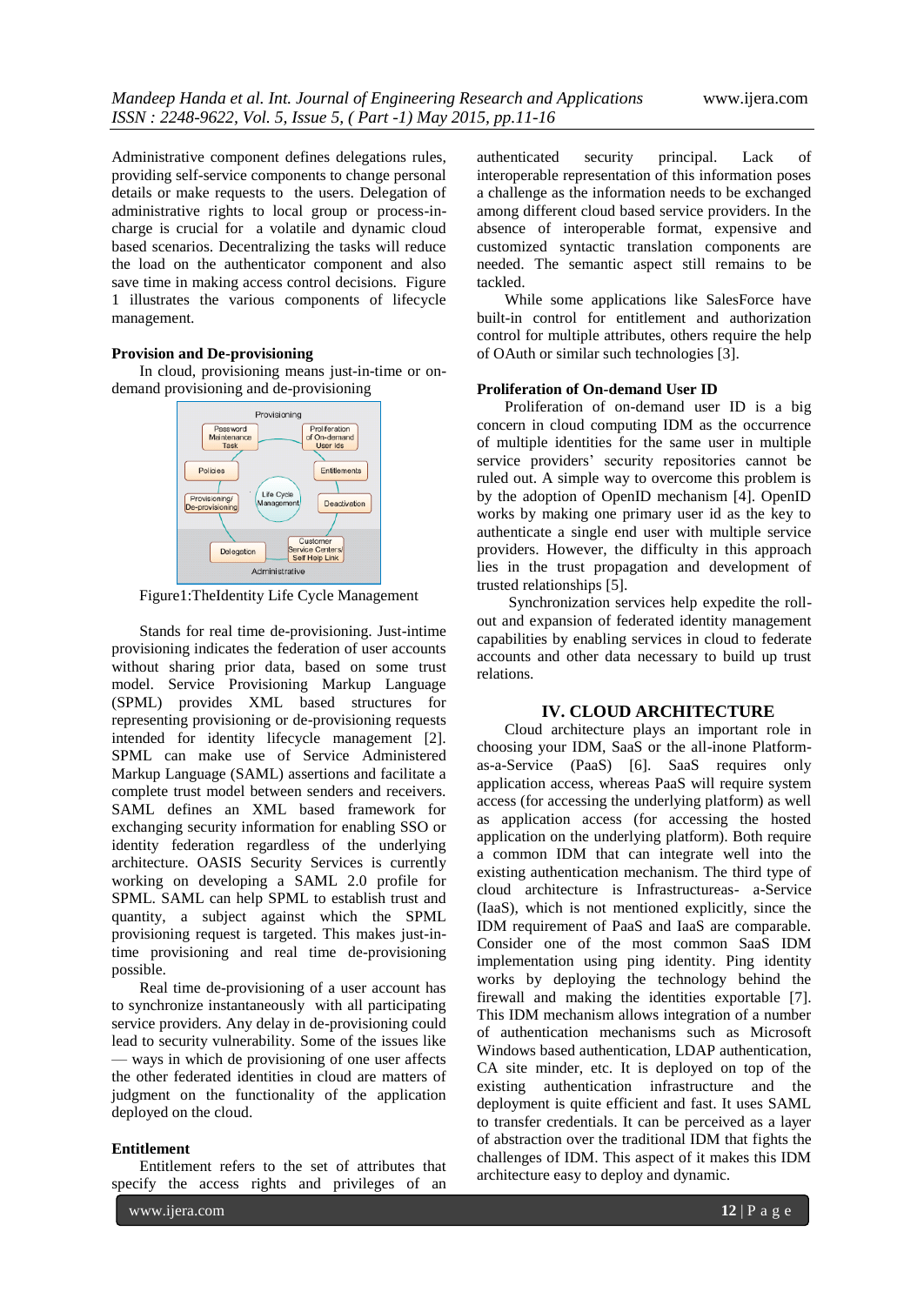PaaS is commonly defined as the delivery of a computing platform and solution stack as a service. It includes workflow capabilities for application design, application development, as well as application services such as team collaboration, web service integration, etc. PaaS IDM automatically scales up to include all these features. This is illustrated in Figure  $2^{\circ}$ 

PaaS IDM has to address various functional modules like source control, test



Figure 2:Paas IDM

modules, development communities, etc. For the sake of simplicity, the PaaS IDM could adopt a Role-Based Access Control (RBAC) system to handle each of this and its user space. An RBAC system for source control will allot minimum set of privileges to the developer accounts and essential services, depending on the interdependency of the applications hosted on the platform. For test communities, IDM manages tester accounts, privileges, autorun test suites and knowledge collaboration portals of the tester communities required for hosting a test bed. In case of development communities, IDM manages the collaboration of developer communities, access and privilege of each group of developer, the bug tracker system, etc. The cloud could also expect IDM to handle the database challenges, by controlling the access and synchronization with the in premise segments. In addition to all these, IDM handles the SaaS based challenges of federated user space.

Due to vender lock-ins, the primary limitation with PaaS happens to be a fact that the complex IDM solution designed for PaaS is rendered useless while migrating to another cloud. A simple slice of IDM

requirements are plotted here to illustrate the complexity of the PaaS IDM.

# **V. USER CENTRIC ACCESS CONTROL**

The traditional model of application-centric access control, where each application keeps track of its collection of users and manages them, is not feasible in cloud based architectures. This is more so, because the user space maybe shared across applications that can lead to data replication, making mapping of users and their privileges a herculean task. Also, it requires the user to remember multiple accounts/passwords and maintain them. Cloud requires a user centric access control where every user request to any service provider is bundled with the user identity and entitlement information [8]. User identity will have identifiers or attributes that identity and define the user. The identity is tied to a domain, but is portable. User centric approach leaves the user with the ultimate control of their digital identities. User centric approach also implies that the system maintains a context of information for every user, in order to find how best to react to in a given situation to a given user request. It should support pseudonyms and multiple and discrete identities to protect user privacy. This can be achieved easily by using one of the open standards like OpenID or SAML.

# **VI. FEDERATION OF IDENTITIES**

On the internet, it is likely that each user ends up with multiple credentials and multiple access permissions across different applications provided by different service providers. These fragmented logins present a challenge to the users and service providers, in forms of synchronization of shared identities, security, etc. There is a strong need for an intrinsic identity system that is trusted across the web and within enterprises and unambiguously identifying users.

Federation of identities maintained by the multiple service providers on the cloud is very critical to cloud based service composition and application integration. An expected issue in this regard is the naming heterogeneity. Different SPs use different factors for authentication like account number, email ID, PayPal ID, etc. Also, when transactions traverse multiple tiers of service hosted in clouds, the semantics of the context of identity information has to be properly maintained, constrained and relaxed as per specific needs. Consider a complete transaction cycle for an e-bay purchase, based on PayPal account. It traverses from e-bay to supplier, through various tiers in supplier's domain to get approvals, release and shipping. Then it goes through PayPal to approve, validate, release the pay, bill the amount to the customer, etc. For each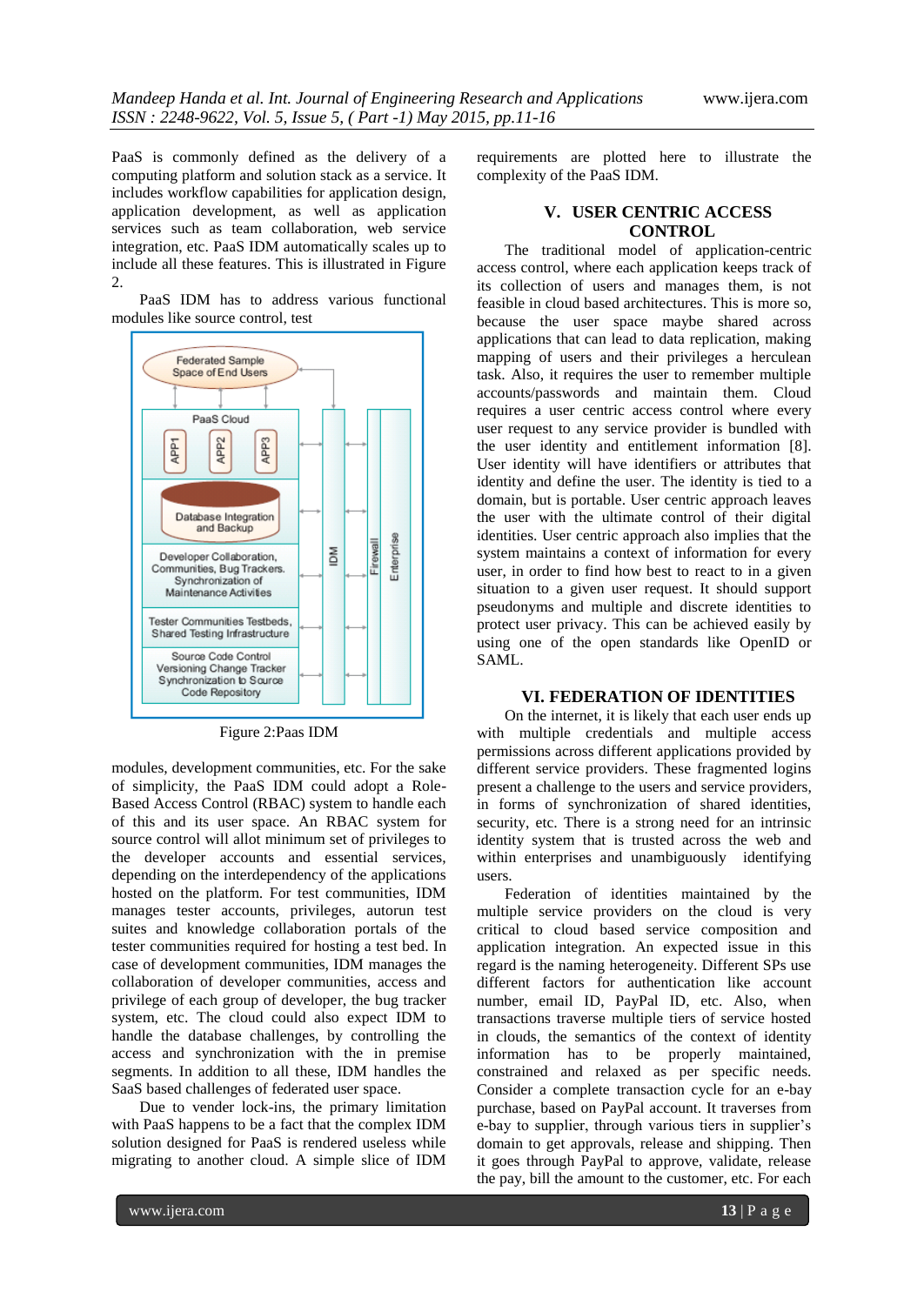step, the federation authority decides the essential attribute of the customer to be shared with each department.

The user identity mapping in the previous environments have been one-to-one, or in other words, user ID to single user profile. In cloud architectures the mapping challenge is many-to-one, one-to-many and pseudonyms. Pseudonyms are for privacy protection details, when a user does not want his identity to be tracked as he crusades various domains.

Another issue is the trust relation setup between the service providers of the federated world. Currently it is based on policy files framed by the local authority, depending on various factors like the domain trust information automatically fed in by the trust authorities. This is not a scalable or flexible model that can meet cloud computing demands. Cloud scenarios require dynamic trust propagation and dynamic authorization.

# **VII. VOLATILITY OF CLOUD RELATIONS**

In a traditional model, the IDM is based on the long-term relation of a user to an organization or trust domain. In cloud, which represents the current ecommerce world, the relationships change dynamically and quickly, and the IDM has to incorporate all that. Any retrieval or cache of the volatile data has to be done cautiously. The possible damage of using old data should be studied. Like, if the user has changed his password login with old password, it should be restricted and locked in all the applications that are participating in the identity federation. Live data fetching, domain name resolution, canonicalization of the data like URL, account IDs, etc., are the challenges.

# **VIII. SCALABILITY**

Cloud requires the ability to scale to hundreds of millions of transactions for millions of identities and thousands of connections – with short/rapid deployment cycles. Performance has to be N+1 scalable across the globe and deployments agile and quick (weeks not quarters/years). With the software today it takes ~6 months to make a single SAML/ SSO connection and it doesn't address the access control and compliance issues. Open Cloud Manifesto states that clouds have to dynamically scale up and down, so that nobody needs to hoard resources to handle peak hours [9]

#### **IX. INTEROPERABILITY**

The mass expects the cloud to provide a IDM solution that can interoperate with all existing IT systems and existing solutions as such or with minimum changes. Seamless interoperation with different kinds of authentication mechanism such as

the Microsoft Windows authentication, SSO, LDAP, SAML, OPENID and OAUTH, OpenSocial, FaceBookConnect, etc., is what is expected of cloud. The syntactical barriers have to be bridged. It requires an authentication layer of abstraction to which any model of authentication can be plugged in and off dynamically.

# **X. TRANSPARENCY**

Security measures assumed in the cloud must be made available to the customers to gain their trust. There is always a possibility that the cloud infrastructure is secured with respect to some requirements and the customers are looking for a different set of security. The important aspect is to see that the cloud provider meets the security requirements of the application and this can be achieved only through 100% transparency. Open Cloud Manifesto exerts stress on transparency in clouds, due the consumer's apprehensions to host their applications on a shared infrastructure, on which they do not have any control [9]. Transparency can be achieved by complete audit logging and control.

# **XI. PATTERNS IN CLOUD IDM**

Based on the insights gained so far three patterns in cloud IDM can be concluded. The ideal scenarios for each pattern are also mentioned.



Figure 3: Trusted IDM Pattern

# **Trusted IDM Pattern**

This pattern is intended for a smaller or even for a private cloud that requires security. Scalability is definitely not a feature of this cloud. But Google App Engine (appengine.google.com) that follows this pattern assures that the scalability is not a major concern at the moment as the number of requests that could be tunneled through simultaneously is quite large. The main feature of the pattern is that the authentication is always performed within the firewall. The credentials are submitted to the IDM component and it takes care of encrypting and tunneling the credentials through a secure channel to the authenticator. IDM is independent of the authentication mechanism. Hence deployment and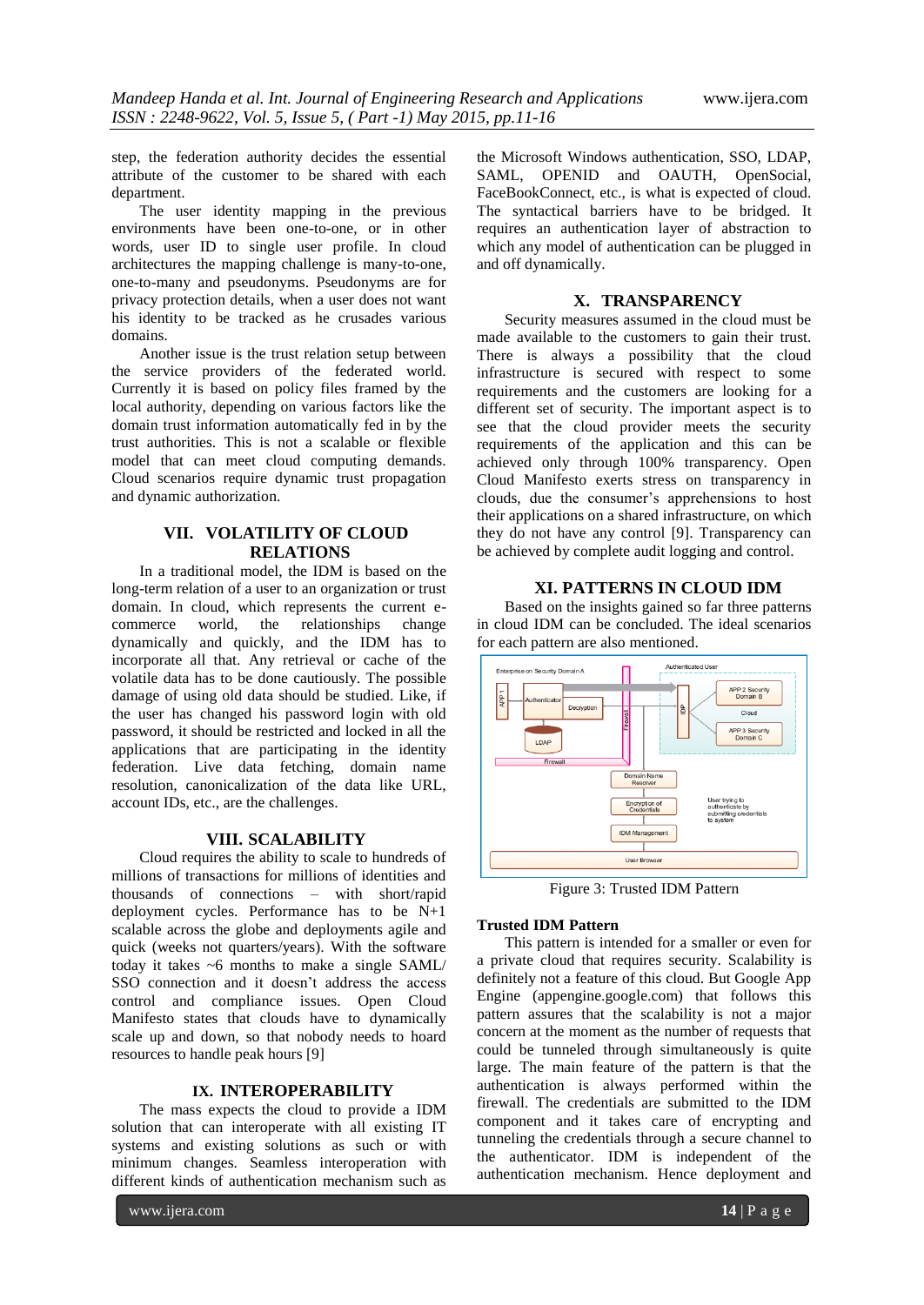integration is fast and efficient. Once the user is authenticated in by any authentication mechanism, then rest of the participating servers trust the user. The attributes of the user can be shared using some mechanism like SAML. Authorization can be effectively handled by XACML. A basic model of this pattern is illustrated in Figure 3

# **External IDM**

This pattern is very similar to the initial pattern but for the fact that the credentials are submitted directly to the authenticator [Fig. 4]. The credentials can be collected by a different browser window, channeled by SSL. The pattern is intended for a public cloud. The IDM concentrates only on domain resolution and triggering of the authenticator to resolve the authentication. This is the architectural pattern adopted by ping identity. In ping identity, domain resolution is done by referring to a spreadsheet of valid users that is always kept updated. It can also be achieved through other mechanisms like standard domains name



Figure 4: External IDM



Figure 5:Interpopable IDM

resolution, discovery or YADIS protocol, or XRDS query, etc., depending on the underlying technology used. The same drawback of pattern 1 exists in pattern 2 also. Scalability is an issue. Symplified (www.symplified.com) is vendor on cloud IDM, whose solution has close resemblance to this pattern.

#### **Interoperable IDM Pattern**

This pattern illustrates a cloud to cloud scenario, using OpenID and OAuth. The identity mechanism

used, will understand and interoperate multiple identity schemes. OpenID is an open and decentralized standard for user authentication and access control, by allowing users to logon to multiple services with the same digital ID. Any service provider can authenticate the user in to the system. Oauth is again an open protocol that enables a user to grant permission to a consumer site to access a provider site without any sharing of credentials [10]. SPML is used for XML based IDM LC. This is extremely useful for an e-commerce web world where there are multiple service providers based on a common user space. The central identity system, understands all technologies used for authentication like SAML, OpenID, OAuth, etc. Let us assume that the central identity system to be collection of modules, each handling a technology, taking to a common user space and a policy database. The information is converted to different formats, depending on the technology used like OpenID, or SAML, or WS-Security and conveyed to the participating service providers [Fig. 5]. A brief comparison of the three patterns is shown in Table 1.

# **XII. CONCLUSION**

Of the emerging technologies cloud computing has a lot of substance. The huge set of challenges it has brought with it has to be captured and tamed to produce more benefits. Choice of IDM design for any cloud should be tailored to suit the definition of that particular cloud and open to any kind of enhancements the cloud is bound

| Features                                           | <b>Trusted IDM Pattern</b>                                                            | <b>External IDM</b>                                                                                                                                | Interoperable IDM                                                  |
|----------------------------------------------------|---------------------------------------------------------------------------------------|----------------------------------------------------------------------------------------------------------------------------------------------------|--------------------------------------------------------------------|
| Security of<br>Credentials                         | Very Secure                                                                           | Submitted to IDP Network                                                                                                                           | Depends on Authentication<br>Mechanism                             |
| Interoperability                                   | Interoperable, since it is<br>oblivious of the underlying<br>authentication mechanism | Interoperable                                                                                                                                      | Interoperable to any<br>Authentication Mechanism and<br>Technology |
| Type of cloud the<br>pattern is best<br>suited for | Private Cloud                                                                         | Can be used in public clouds since<br>the credentials are always<br>submitted directly to the<br>authenticator module and secrecy<br>is maintained | Huge Public Clouds over<br>Multiple Technologies                   |
| Scalability                                        | Not Scalable Easily                                                                   | Not Scalable Easily                                                                                                                                | Scalable                                                           |
| Speed of<br>Deployment and<br>Implementation       | Very Fast                                                                             | Fast                                                                                                                                               | Speed depends on the number<br>of technologies required            |
| Examples of this<br>Pattem                         | Google App Engine's SDC                                                               | Ping Identity                                                                                                                                      | Proposed Design                                                    |

# Table 1: Summary of the patterns

to have in future. Essentially the design should be capable of incorporating any number of trust domains and of maintaining an effective shared user pool. As the next generation IDM IaaS, a user centric identity management is intended to be a complete all-round solution addressing all possible issues of cloud IDMs [11]. It may be the answer to the growing complexity of IDMs. The intent is to take away the complexity of IDM away from the enterprises, thereby allowing them to direct their energy and resources on their own functions, while the IaaS vendors provide the best solution or IDM based on their expertise.